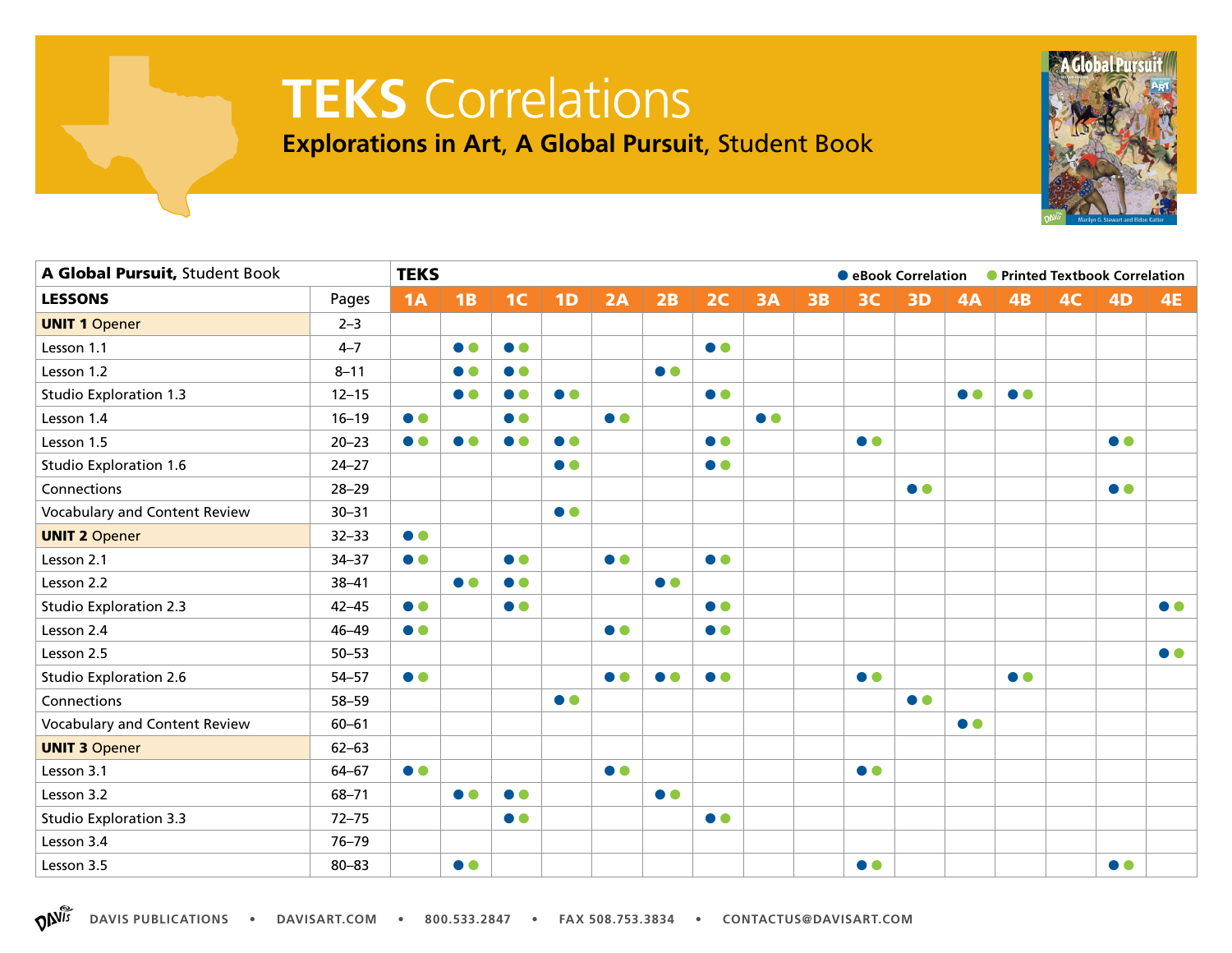## **TEKS** Correlations **2**

| A Global Pursuit, Student Book       |             |           | <b>TEKS</b><br>● Printed Textbook Correlation<br>● eBook Correlation |                  |           |    |           |           |           |           |                |           |           |                  |                |           |                  |
|--------------------------------------|-------------|-----------|----------------------------------------------------------------------|------------------|-----------|----|-----------|-----------|-----------|-----------|----------------|-----------|-----------|------------------|----------------|-----------|------------------|
| <b>LESSONS</b>                       | Pages       | 1A        | 1B                                                                   | 1 <sup>C</sup>   | 1D        | 2A | 2B        | 2C        | <b>3A</b> | 3B        | 3 <sup>C</sup> | 3D        | 4A        | 4B               | 4 <sub>C</sub> | <b>4D</b> | <b>4E</b>        |
| <b>Studio Exploration 3.6</b>        | $84 - 87$   | $\bullet$ |                                                                      |                  |           |    |           |           |           |           |                |           |           |                  |                |           |                  |
| Connections                          | 88-89       |           |                                                                      |                  |           |    |           |           | $\bullet$ |           |                |           |           |                  |                |           |                  |
| Vocabulary and Content Review        | $90 - 91$   |           |                                                                      |                  |           |    |           |           |           |           |                |           |           | $\bullet\bullet$ |                |           |                  |
| <b>UNIT 4 Opener</b>                 | $92 - 93$   |           |                                                                      |                  |           |    |           |           |           |           |                |           |           |                  |                |           |                  |
| Lesson 4.1                           | 94-97       |           | $\bullet$                                                            |                  |           |    |           | $\bullet$ |           |           |                |           |           |                  |                |           |                  |
| Lesson 4.2                           | $98 - 101$  | $\bullet$ | $\bullet$                                                            | $\bullet$        |           |    |           |           |           |           |                |           |           |                  |                |           |                  |
| <b>Studio Exploration 4.3</b>        | $102 - 105$ |           | $\bullet$                                                            |                  |           |    | $\bullet$ | $\bullet$ |           |           |                |           |           |                  |                |           |                  |
| Lesson 4.4                           | 106-109     |           |                                                                      | $\bullet$        |           |    |           | $\bullet$ |           |           |                |           |           |                  |                |           |                  |
| Lesson 4.5                           | $110 - 113$ |           | $\bullet$                                                            | $\bullet$        |           |    |           | $\bullet$ |           |           |                |           |           |                  |                |           |                  |
| <b>Studio Exploration 4.6</b>        | 114-117     |           | $\bullet$                                                            |                  | $\bullet$ |    |           | $\bullet$ |           |           |                |           |           |                  |                |           |                  |
| Connections                          | 118-119     |           |                                                                      |                  |           |    |           |           |           |           |                | $\bullet$ |           |                  |                |           |                  |
| <b>Vocabulary and Content Review</b> | 120-121     |           |                                                                      |                  |           |    |           |           |           |           |                |           | $\bullet$ |                  |                |           |                  |
| <b>UNIT 5 Opener</b>                 | 122-123     | $\bullet$ |                                                                      |                  |           |    |           |           |           |           |                |           |           |                  |                |           |                  |
| Lesson 5.1                           | 124-127     | $\bullet$ |                                                                      |                  |           |    |           | $\bullet$ |           |           |                |           |           |                  |                |           |                  |
| Lesson 5.2                           | 128-131     | $\bullet$ | $\bullet$                                                            | $\bullet\bullet$ |           |    |           |           |           |           |                |           |           |                  |                |           |                  |
| <b>Studio Exploration 5.3</b>        | 132-135     | $\bullet$ | $\bullet$                                                            |                  | $\bullet$ |    |           | $\bullet$ |           |           |                |           |           |                  |                |           | $\bullet\bullet$ |
| Lesson 5.4                           | 136-139     | $\bullet$ | $\bullet$                                                            |                  |           |    |           |           |           |           |                |           |           |                  |                |           |                  |
| Lesson 5.5                           | 140-143     |           |                                                                      |                  | $\bullet$ |    |           |           |           | $\bullet$ |                |           |           |                  |                |           |                  |
| <b>Studio Exploration 5.6</b>        | 144-147     |           |                                                                      |                  |           |    |           | $\bullet$ |           |           |                |           |           |                  |                |           |                  |
| Connections                          | 148-149     |           |                                                                      |                  |           |    |           |           |           |           |                |           |           |                  |                | $\bullet$ |                  |
| Vocabulary and Content Review        | 150-151     |           |                                                                      |                  |           |    |           |           |           |           |                |           |           |                  |                |           |                  |
| <b>UNIT 6 Opener</b>                 | $152 - 153$ |           |                                                                      |                  |           |    |           |           |           |           |                |           |           |                  |                |           |                  |
| Lesson 6.1                           | 154-157     |           |                                                                      |                  |           |    |           |           |           |           |                |           |           |                  |                |           |                  |
| Lesson 6.2                           | 158-161     |           | $\bullet$                                                            | $\bullet\bullet$ |           |    |           |           |           |           |                |           |           |                  |                |           |                  |
| <b>Studio Exploration 6.3</b>        | 162-165     |           | $\bullet$                                                            |                  |           |    |           | $\bullet$ |           |           |                |           |           |                  |                |           |                  |
| Lesson 6.4                           | 166-169     |           |                                                                      |                  |           |    |           |           | $\bullet$ |           |                |           |           |                  |                |           |                  |
| Lesson 6.5                           | 170-173     |           |                                                                      |                  |           |    |           | $\bullet$ |           |           |                |           |           |                  |                |           |                  |
| Studio Exploration 6.6               | 174-177     |           | $\bullet$                                                            |                  |           |    |           | $\bullet$ |           |           |                |           | $\bullet$ |                  |                |           |                  |
| Connections                          | 178-179     |           |                                                                      |                  |           |    |           |           |           |           | $\bullet$      | $\bullet$ |           |                  |                |           |                  |
| Vocabulary and Content Review        | 180-181     |           |                                                                      |                  |           |    |           |           | $\bullet$ |           |                |           |           |                  |                |           |                  |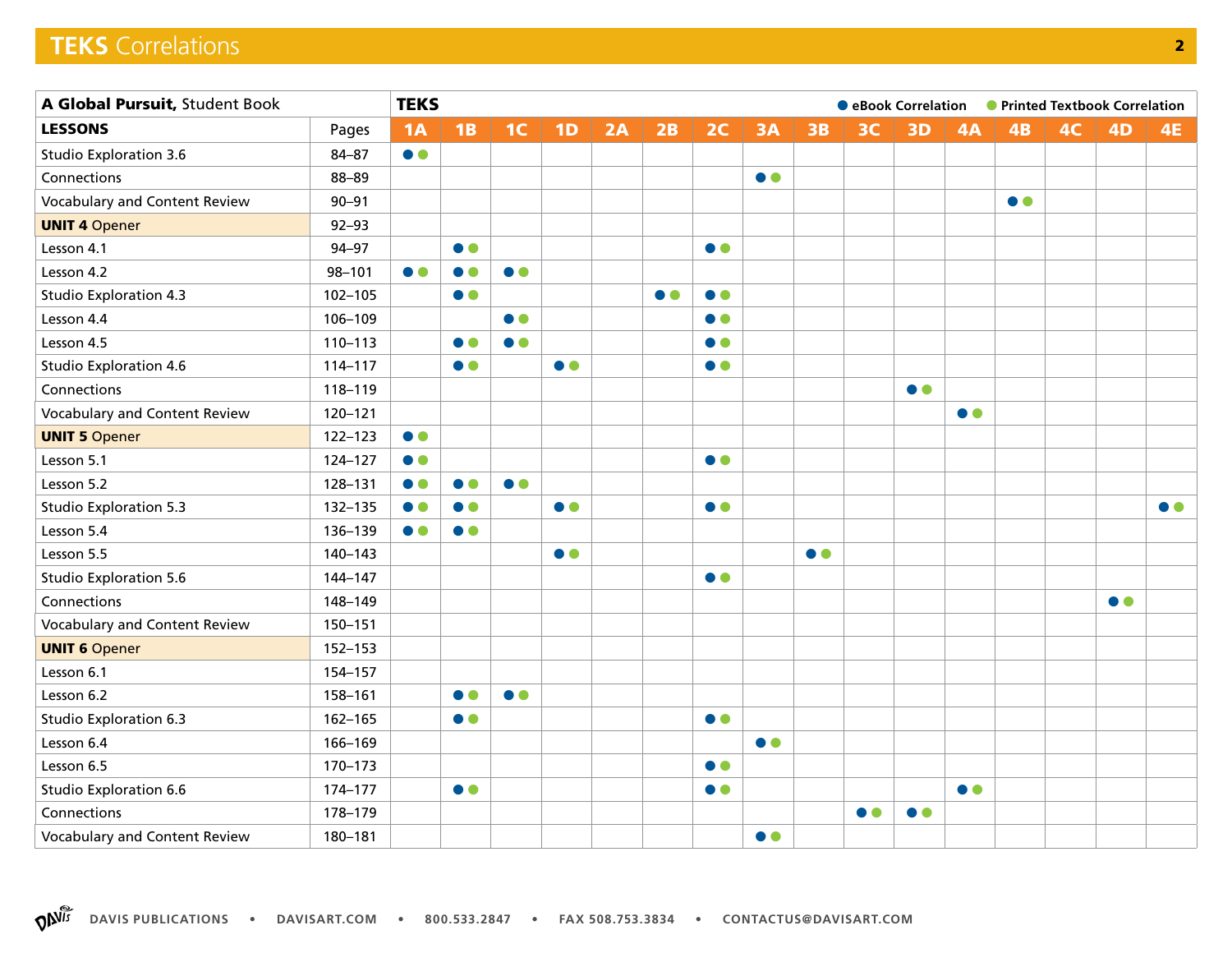## **TEKS** Correlations **3**

| A Global Pursuit, Student Book |             |           | <b>TEKS</b><br>• eBook Correlation • Printed Textbook Correlation |                |    |    |    |                  |           |           |    |           |           |                  |    |           |           |
|--------------------------------|-------------|-----------|-------------------------------------------------------------------|----------------|----|----|----|------------------|-----------|-----------|----|-----------|-----------|------------------|----|-----------|-----------|
| <b>LESSONS</b>                 | Pages       | 1A        | 1B                                                                | 1 <sup>C</sup> | 1D | 2A | 2B | 2C               | 3A        | 3B        | 3C | 3D        | 4A        | 4B               | 4C | <b>4D</b> | <b>4E</b> |
| <b>UNIT 7 Opener</b>           | 182-183     |           |                                                                   |                |    |    |    |                  |           |           |    |           |           |                  |    |           |           |
| Lesson 7.1                     | 184-187     |           |                                                                   |                |    |    |    | $\bullet$        |           |           |    |           |           |                  |    |           |           |
| Lesson 7.2                     | 188-191     |           | $\bullet$                                                         |                |    |    |    |                  |           |           |    |           |           |                  |    |           |           |
| <b>Studio Exploration 7.3</b>  | 192-195     |           | $\bullet$                                                         |                |    |    |    | $\bullet\bullet$ |           |           |    |           |           |                  |    |           | $\bullet$ |
| Lesson 7.4                     | 196-199     |           |                                                                   | $\bullet$      |    |    |    |                  |           |           |    |           |           |                  |    |           |           |
| Lesson 7.5                     | 200-203     |           |                                                                   |                |    |    |    | $\bullet$        |           |           |    |           |           |                  |    | $\bullet$ |           |
| <b>Studio Exploration 7.6</b>  | 204-207     |           |                                                                   |                |    |    |    |                  |           |           |    |           |           |                  |    |           |           |
| Connections                    | 208-209     |           |                                                                   |                |    |    |    |                  |           |           |    |           |           |                  |    |           |           |
| Vocabulary and Content Review  | 210-211     |           |                                                                   |                |    |    |    |                  |           | $\bullet$ |    |           | $\bullet$ | $\bullet$        |    |           |           |
| <b>UNIT 8 Opener</b>           | $212 - 213$ |           |                                                                   |                |    |    |    |                  |           |           |    |           |           |                  |    |           |           |
| Lesson 8.1                     | 214-217     |           | $\bullet$                                                         |                |    |    |    |                  |           |           |    |           |           |                  |    |           |           |
| Lesson 8.2                     | 218-221     |           | $\bullet$                                                         |                |    |    |    |                  |           |           |    |           |           |                  |    |           |           |
| <b>Studio Exploration 8.3</b>  | 222-225     |           | $\bullet$                                                         |                |    |    |    |                  |           |           |    |           |           |                  |    |           |           |
| Lesson 8.4                     | 226-229     |           |                                                                   |                |    |    |    | $\bullet$        |           |           |    |           |           |                  |    |           |           |
| Lesson 8.5                     | 230-233     |           |                                                                   |                |    |    |    |                  |           |           |    |           |           |                  |    |           |           |
| <b>Studio Exploration 8.6</b>  | 234-237     | $\bullet$ |                                                                   |                |    |    |    | $\bullet$        | $\bullet$ |           |    |           |           |                  |    |           | $\bullet$ |
| Connections                    | 238-239     |           |                                                                   |                |    |    |    | $\bullet\bullet$ |           |           |    | $\bullet$ |           |                  |    |           |           |
| Vocabulary and Content Review  | 240-241     |           |                                                                   |                |    |    |    |                  |           |           |    |           |           |                  |    |           |           |
| <b>UNIT 9 Opener</b>           | 242-243     |           |                                                                   |                |    |    |    |                  |           |           |    |           |           |                  |    |           |           |
| Lesson 9.1                     | 244-247     |           |                                                                   |                |    |    |    |                  |           |           |    |           |           |                  |    |           |           |
| Lesson 9.2                     | 248-251     |           |                                                                   | $\bullet$      |    |    |    |                  |           |           |    |           |           |                  |    |           |           |
| <b>Studio Exploration 9.3</b>  | 252-255     |           |                                                                   |                |    |    |    |                  |           |           |    |           |           |                  |    |           |           |
| Lesson 9.4                     | 256-259     |           |                                                                   |                |    |    |    |                  |           |           |    |           |           |                  |    |           |           |
| Lesson 9.5                     | 260-263     |           |                                                                   |                |    |    |    |                  |           |           |    |           |           |                  |    |           |           |
| <b>Studio Exploration 9.6</b>  | 264-267     |           |                                                                   |                |    |    |    |                  |           |           |    |           |           |                  |    |           |           |
| Connections                    | 268-269     |           |                                                                   |                |    |    |    |                  |           |           |    |           |           |                  |    |           |           |
| Vocabulary and Content Review  | 270-271     |           |                                                                   |                |    |    |    |                  |           | $\bullet$ |    |           |           | $\bullet\bullet$ |    |           |           |